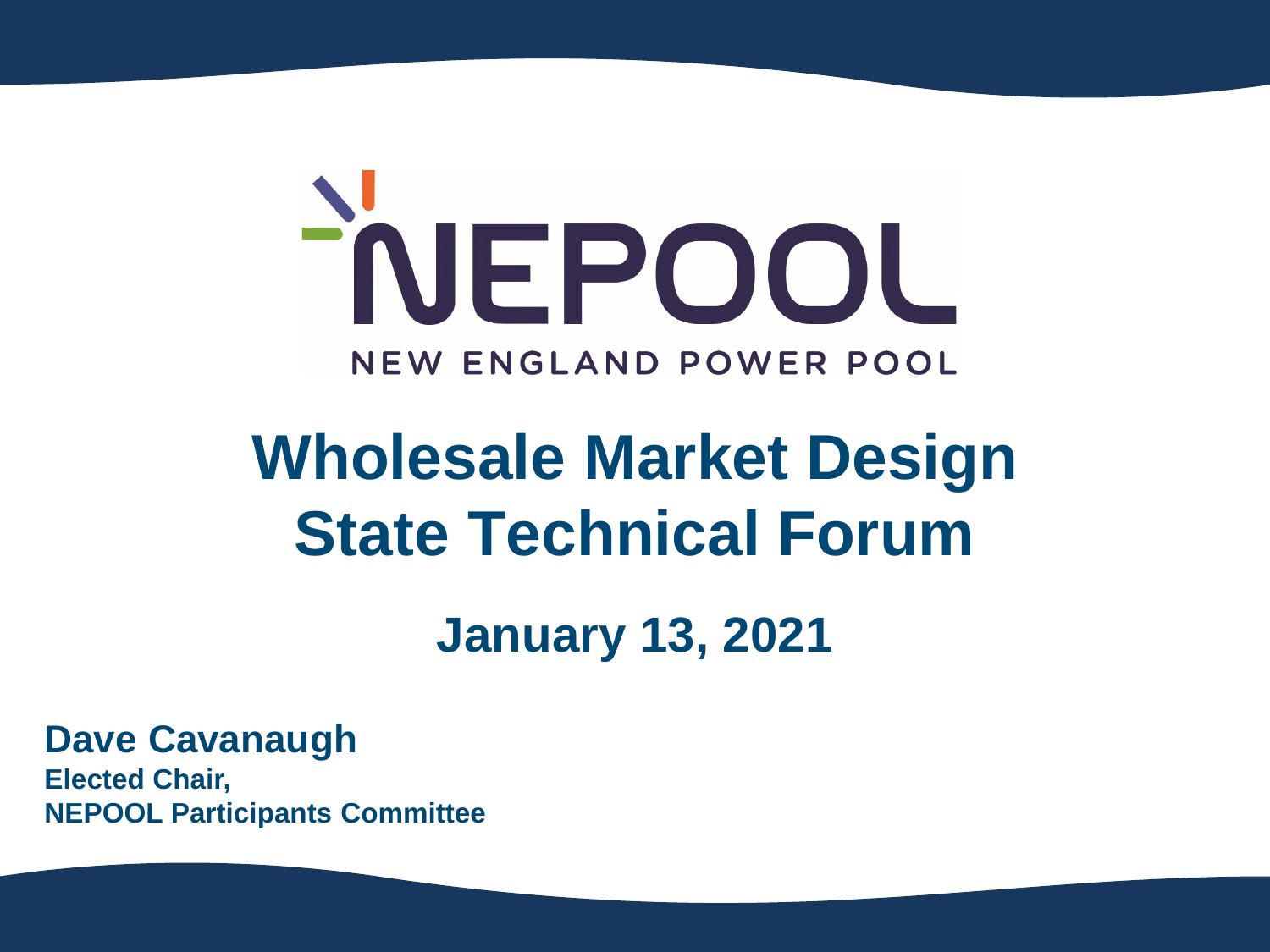# **Overview**

## **Introductions**

- **Who/what is NEPOOL?** 
	- NEPOOL History & Background
	- **Relationships**
	- **NEPOOL Stakeholder Processes**
- NEPOOL's Future Grid Initiative
	- **Future Grid Reliability Study**
	- Pathways to the Future





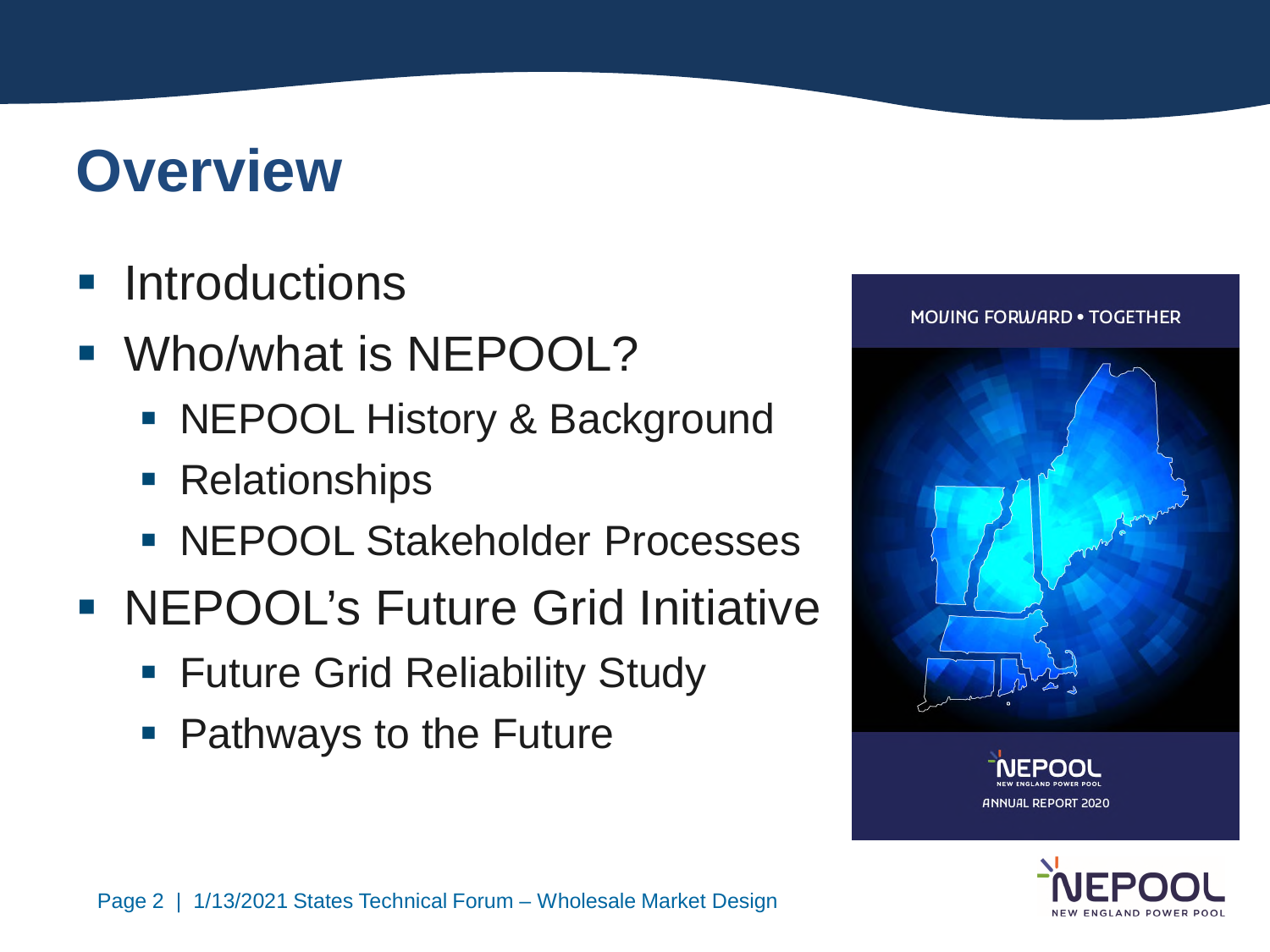# **NEPOOL History and Background**

## **From its original formation nearly 50 years ago NEPOOL has evolved in response to the changing needs of the region.**

In 1971, in response to the great Northeast blackout of 1965, the New England Power Pool ("NEPOOL") was formed to coordinate transmission planning and to achieve economic and reliability benefits through coordinated regional dispatch of power.

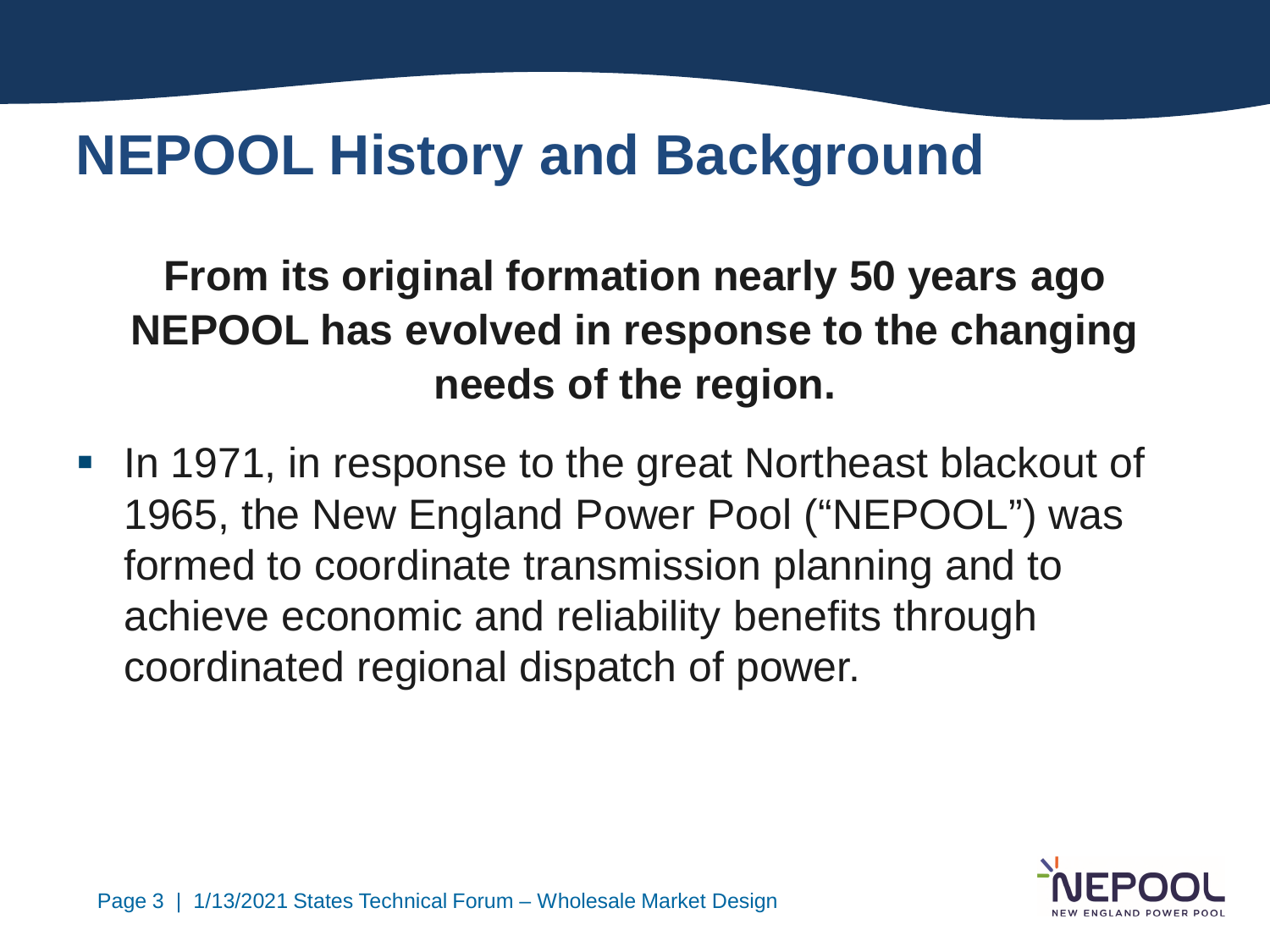# **Evolution of NEPOOL**

- **In 1997, NEPOOL contracted with ISO-NE to** support the formation, operation and administration of the regional tariff and market rules.
- **In 1999, New England's competitive wholesale** markets went live.
- In 2005, following negotiations among NEPOOL members, state officials and ISO-NE to form RTO arrangements for New England, NEPOOL turned over control of the regional tariff and market rules to ISO-NE.

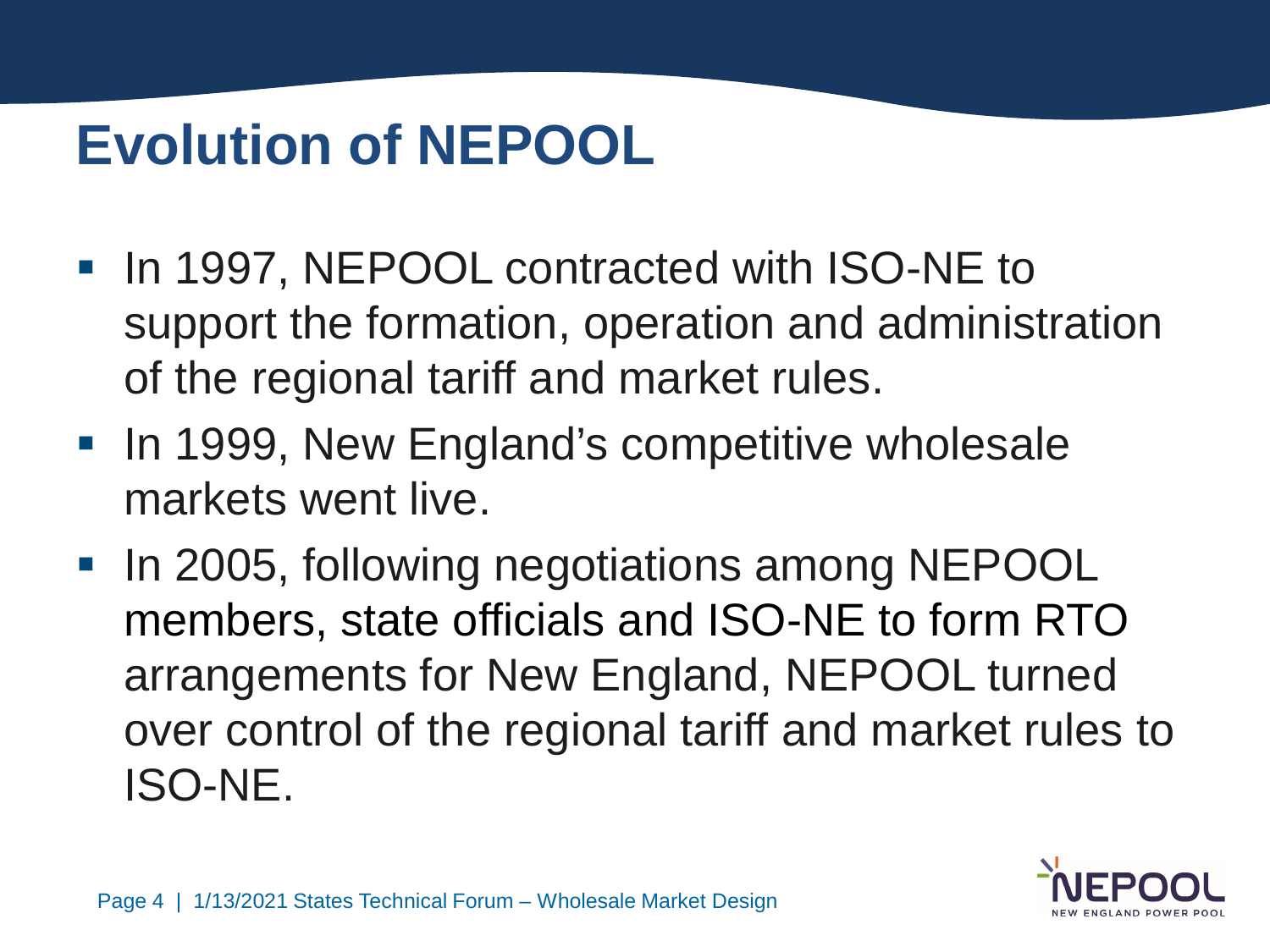# **NEPOOL Today**

- Since 2005, NEPOOL has served as New England's independent, FERC-approved stakeholder advisory group on all matters relating to the competitive wholesale market rules and transmission tariff design.
- The NEPOOL stakeholder forum is designed to identify areas of consensus and resolve issues where possible, while defining, narrowing and clarifying issues or concerns where consensus is not achieved through the give and take of the NEPOOL process.

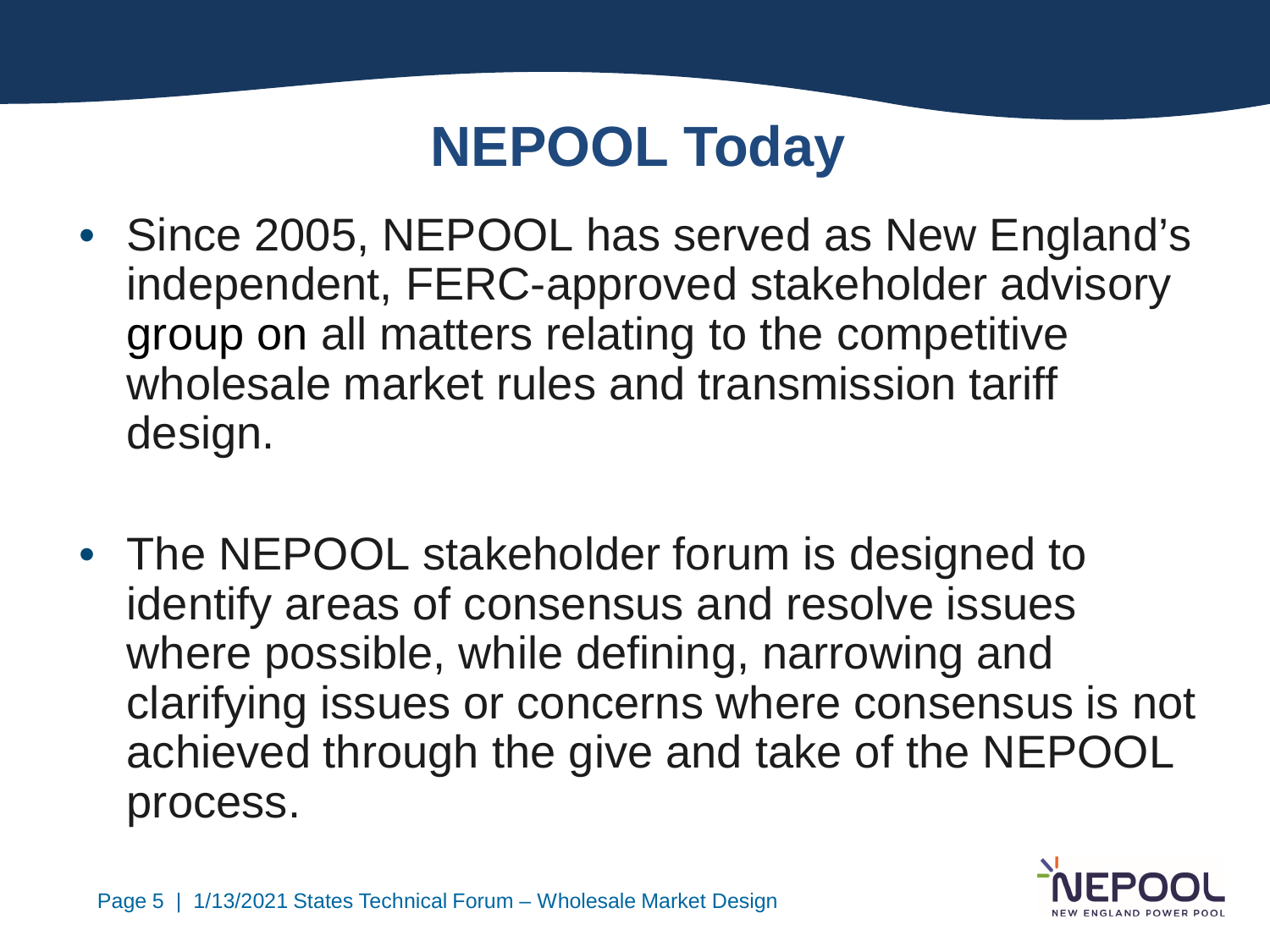# **Current Membership**

- More than 510 members:
	- ▶ End User Organizations
	- Transmission and Distribution Owners
	- ▶ Publicly Owned Entities
	- Suppliers and Power Marketers ►



- ▶ Demand Response Providers
- **Developers**
- **Generators**
- ▶ Market Participant End Users
	- Governance Only End Users

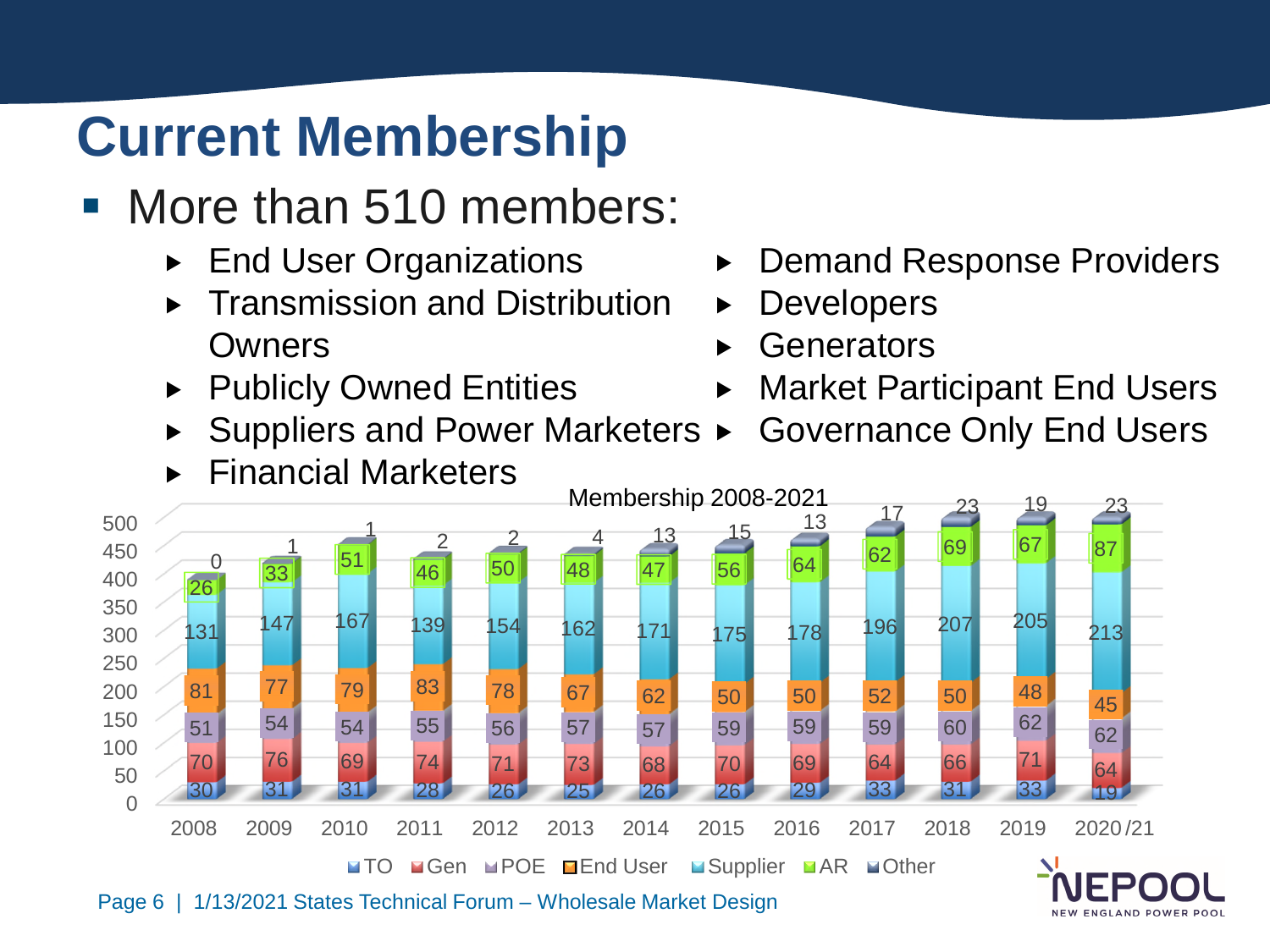# **NEPOOL Leadership 2021**



# **Participants Committee**

- 
- 
- **Chair** Dave Cavanaugh (Publicly Owned Entity) **Vice-Chairs** Tina Belew (End User) Nancy Chafetz (Supplier) Frank Ettori (Transmission) Michelle Gardner (Generation) Doug Hurley (Alternative Resources)
- **Secretary** Dave Doot (NEPOOL Counsel)
- **Ass't Sect'y** Sebastian Lombardi (NEPOOL Counsel)

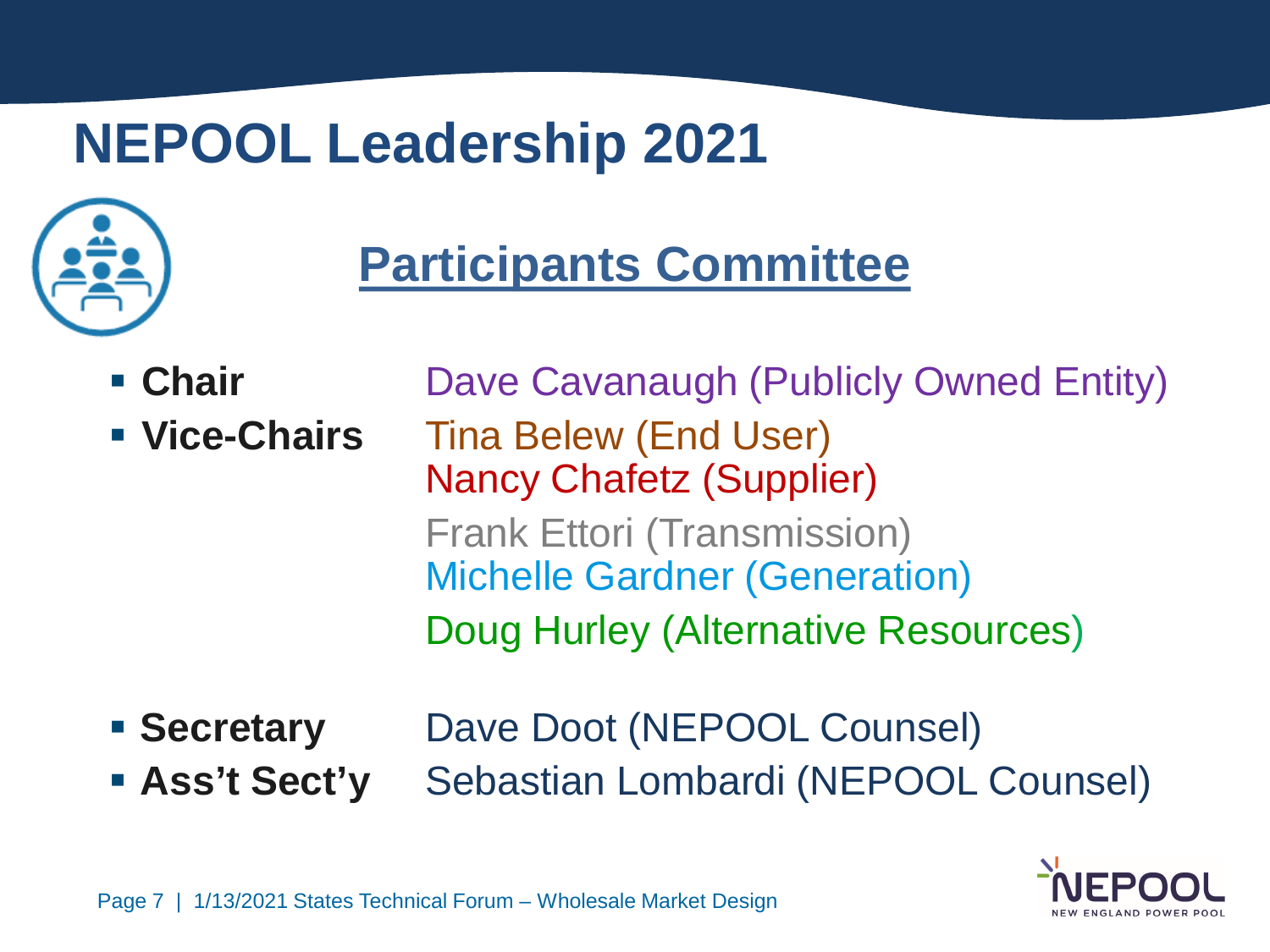# **NEPOOL's Six Sectors**

### Generation

#### 12 voting; 64 represented

- Own generation facilities within the New England (NE) Control Area
- Own proposed generation within the NE Control Area that has I.3.9 approval or environmental air or siting permit (issued or applied for)
- Own generation accepted in FCM Auction
- Includes: QFs, Cogens, EWGs, IPPs

### **Alternative** Resources

#### 21 voting; 87 represented

- Renewable Generation, Distributed Generation, Load Response
- 75% of Energy resources owned/controlled within NE Control Area are Alternative Resources; or
- 50 MW of AR in NE Control Area; or
- \$30 million capital investment in its AR in the NE Control Area

### Transmission

#### 5 voting; 19 represented

- Own Local Network and PTF
- Own PTF of at least \$30 million and provide open access pursuant to a FERC-filed OATT
- May not be a Publicly Owned Entity



### **Supplier**

#### 130 Voting; 213 represented

- Engaged or authorized to engage in, power marketing, power brokering or load aggregation within the NE Control Area
- Engaged solely in the distribution of electricity in the NE Control Area (on & before Dec 31, 1998)
- Includes: Brokers, Traders (physical/financial), Load Aggregators, Distribution-only companies

### Publicly Owned Entity

#### 59 voting; 62 represented

- Municipality, agency thereof, or NE public corporation that owns electric generation, transmission or distribution facilities
- Mandatory Sector membership
- Includes: electric coops, POE organizations

### End User

#### 38 voting; 45 represented

- Consumers in the NE Control Area that generate or purchase electricity primarily for their own consumption
- Non-profit groups representing such consumers, including NE municipalities or other gov'tl agencies not meeting the definition of POE
- Includes: Governance Only End Users and Market Participant End Users

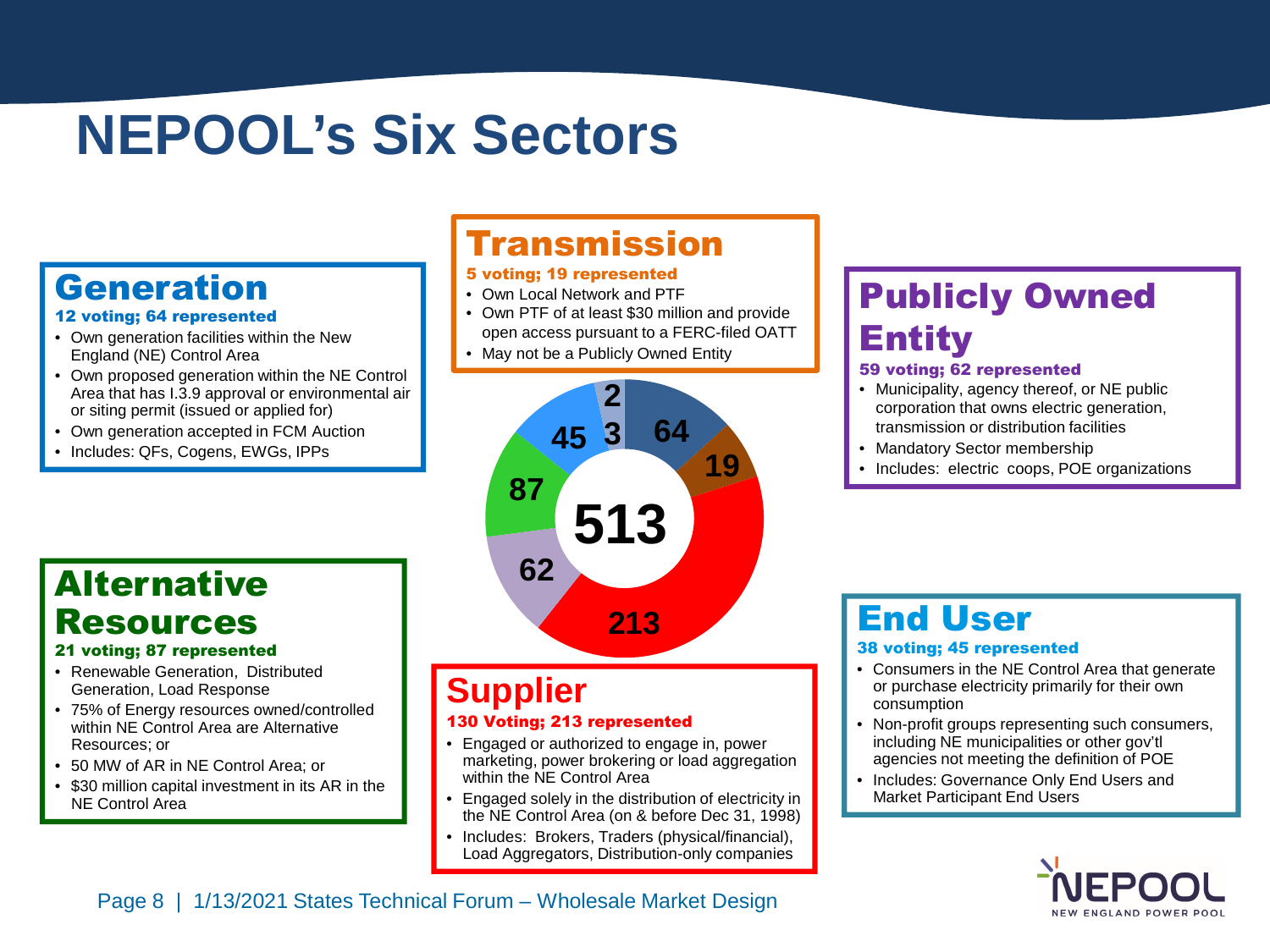# **Robust Regional Stakeholder Process**



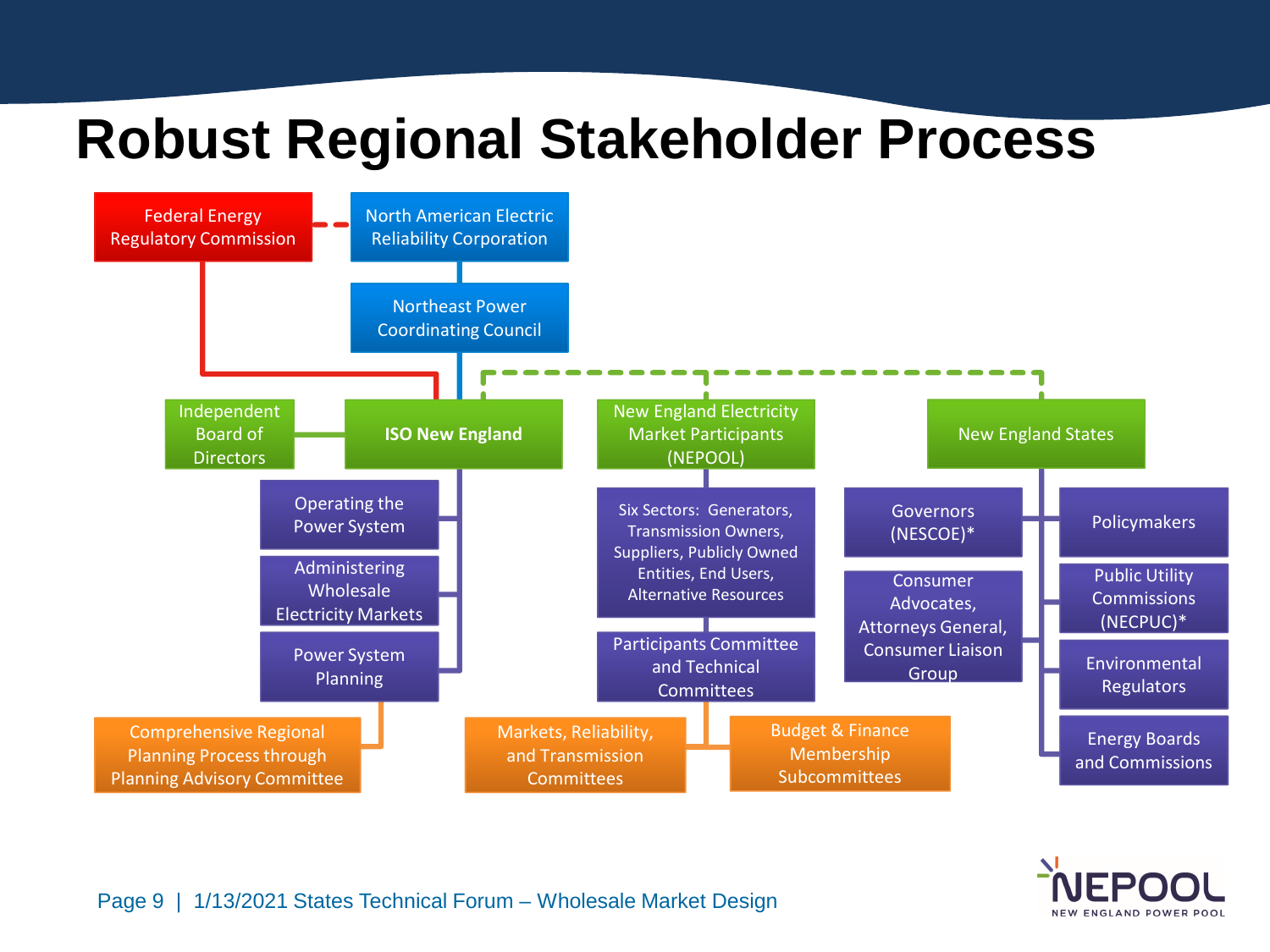# **Relationships – RTO Governing Documents**

- Second Restated NEPOOL Agreement
	- Among NEPOOL members
- Participants Agreement
	- **Between NEPOOL members collectively** and ISO-NE
- **NESCOE MOU** 
	- Among NEPOOL members collectively, ISO-NE, and NESCOE



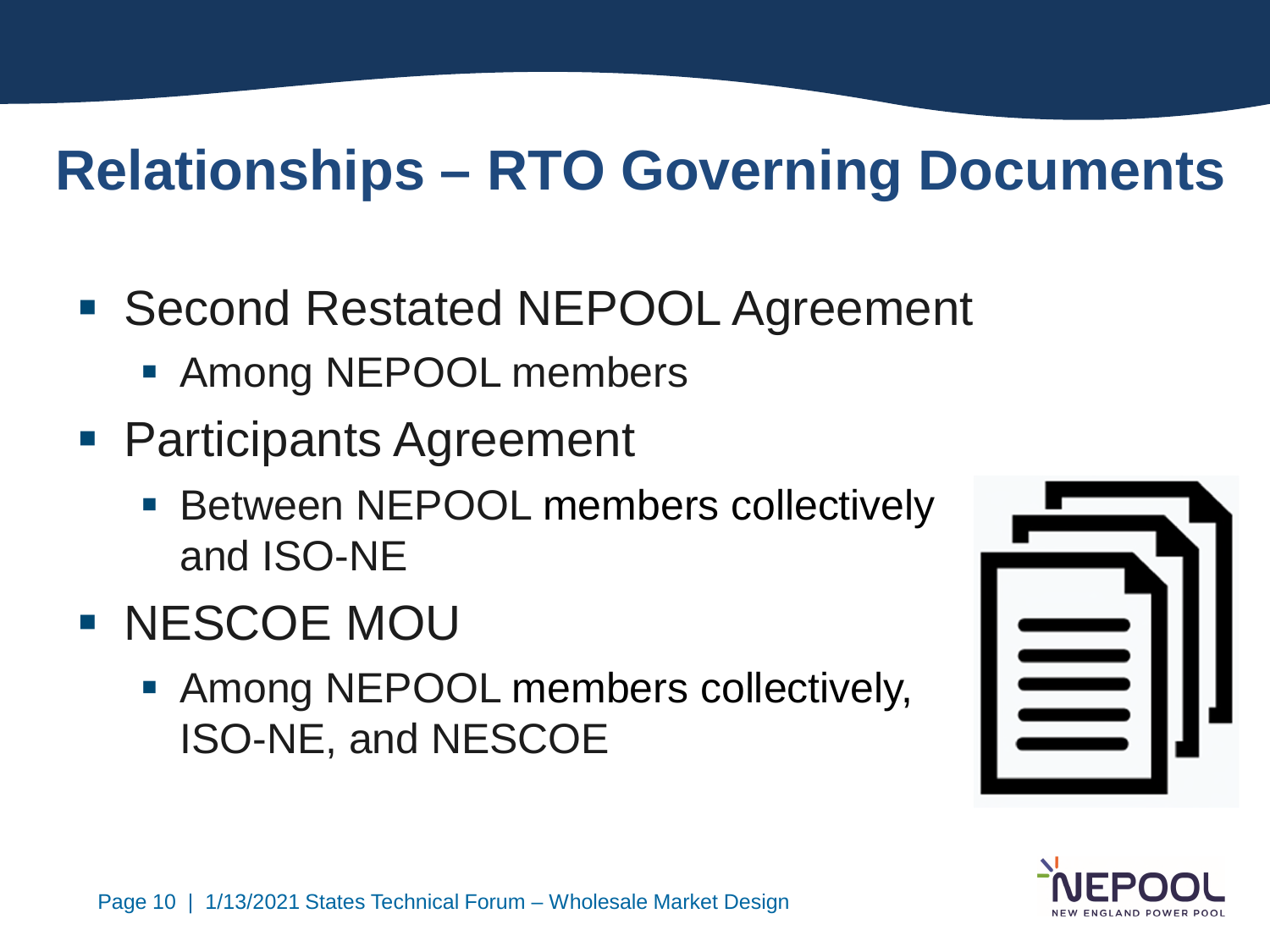# **Governing Arrangements in Play**



Page 11 | 1/13/2021 States Technical Forum – Wholesale Market Design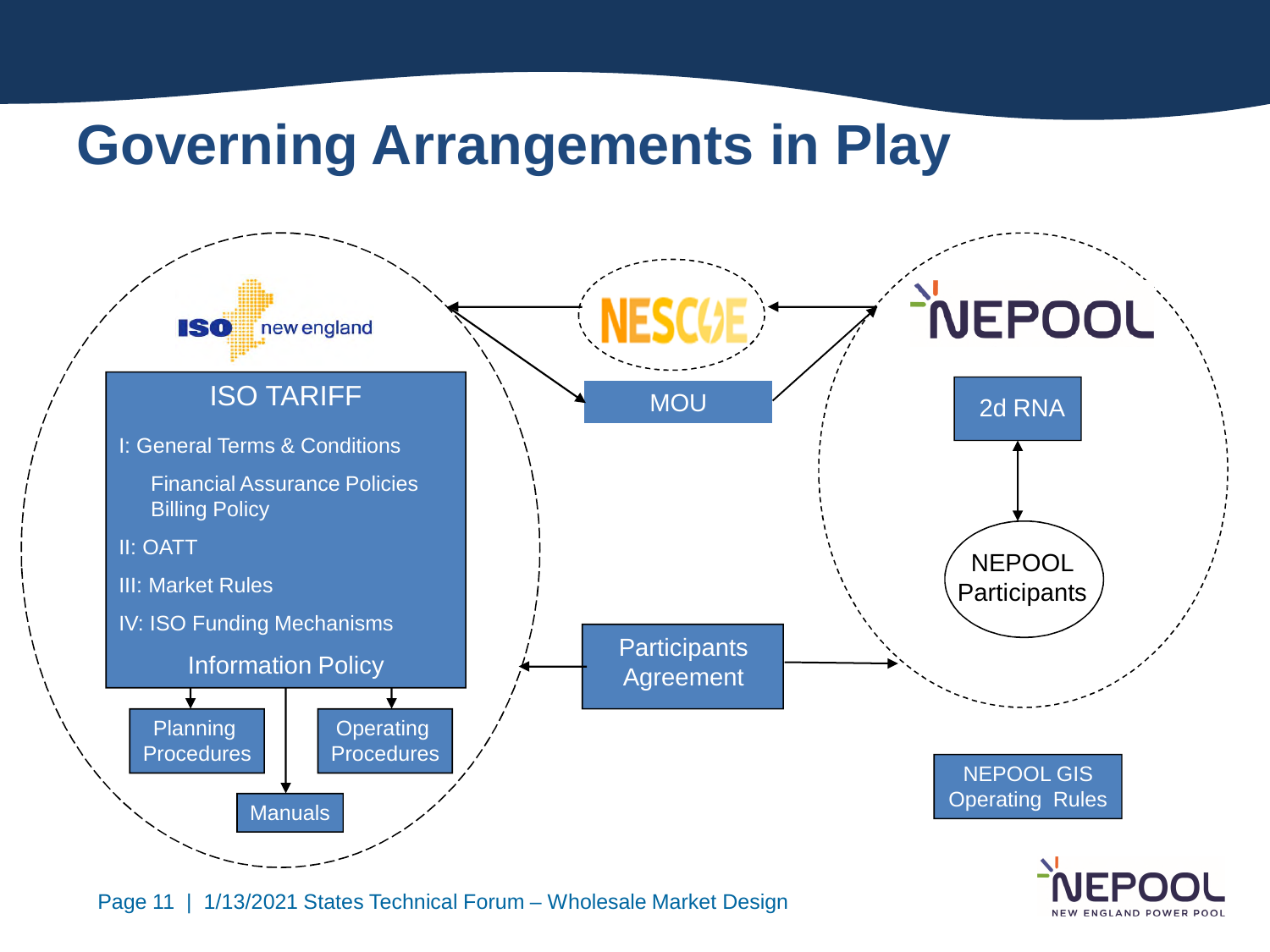# **Relationships – NEPOOL Goals**

- Ensure opportunities for meaningful stakeholder input into regional decision making
- Allow informed participation and encourage ongoing market improvements
- **Provide forums designed to maximize** consensus among all stakeholders



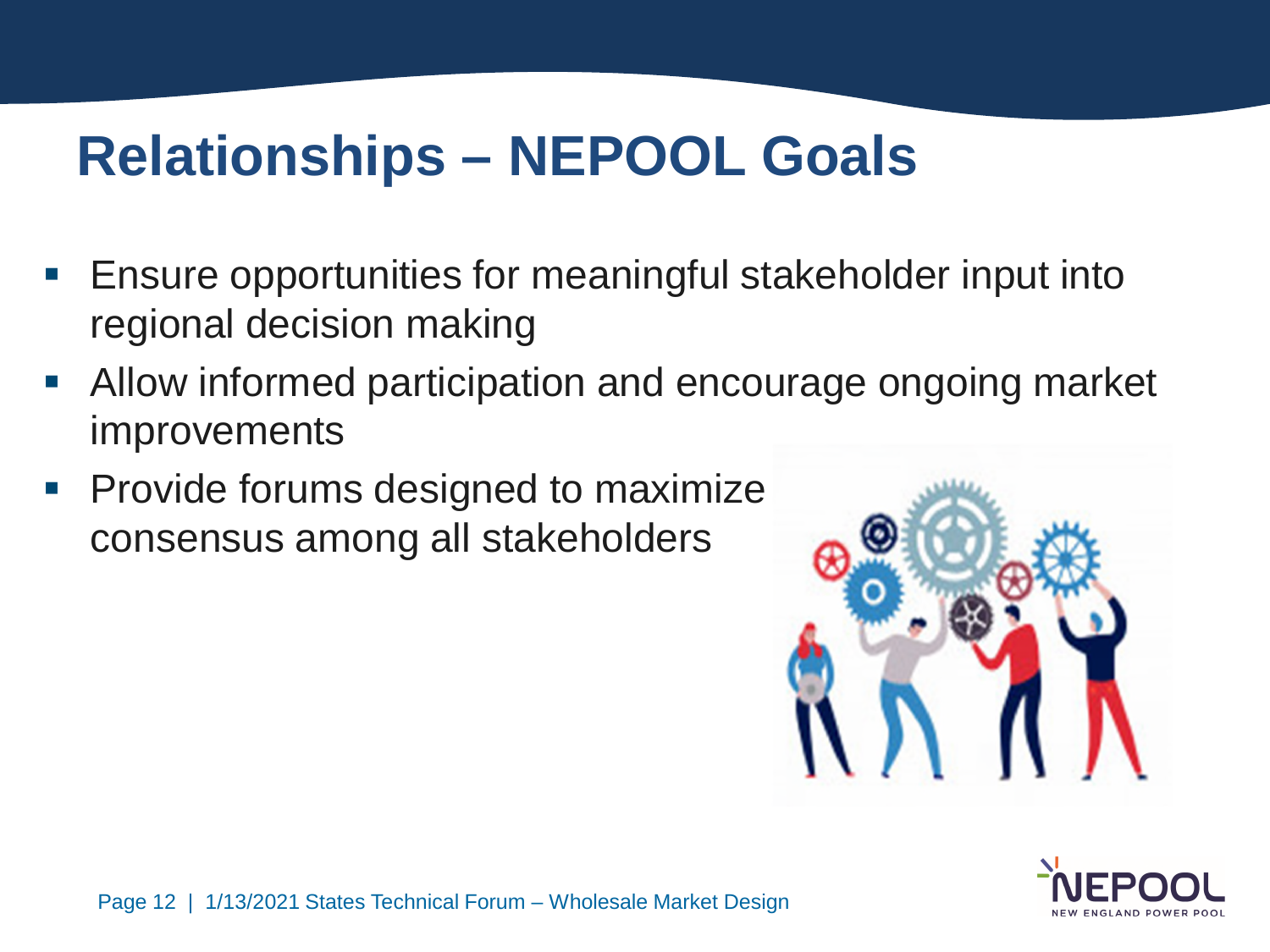# **Feedback Loop – State Participation is Critical**

 Through NEPOOL, informed and quality feedback is provided, at all levels, between and among Participants, state regulators and representatives, the ISO, and the FERC. Informal feedback, which is a combination of education on and definition of positions, helps to identify areas of consensus and resolve a great many issues, while narrowing and clarifying areas where consensus is not achieved through the give and take of the NEPOOL process. Formally, NEPOOL's feedback then culminates in votes of the Principal Committees.



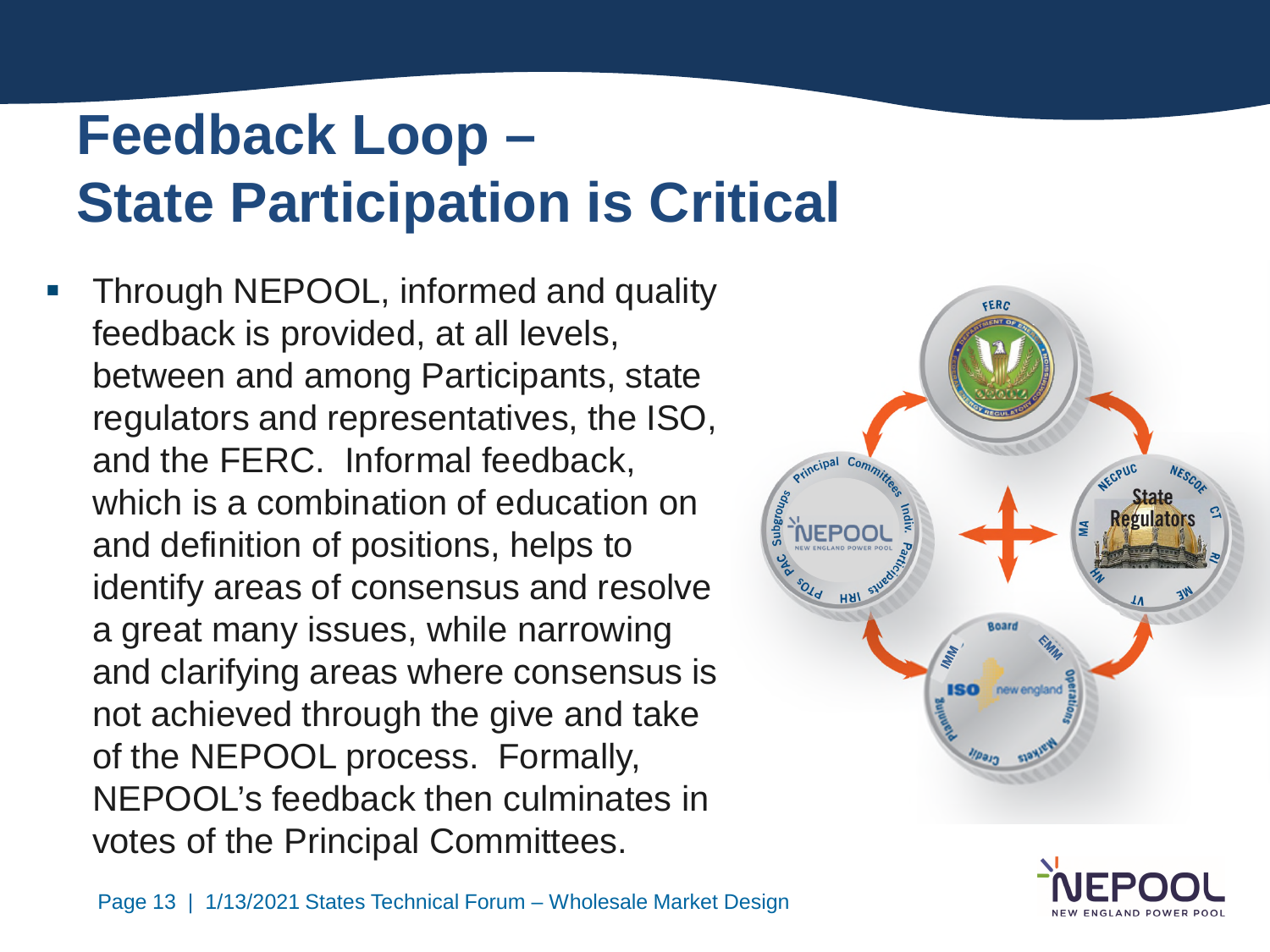## **Stakeholder Process – The Committees**



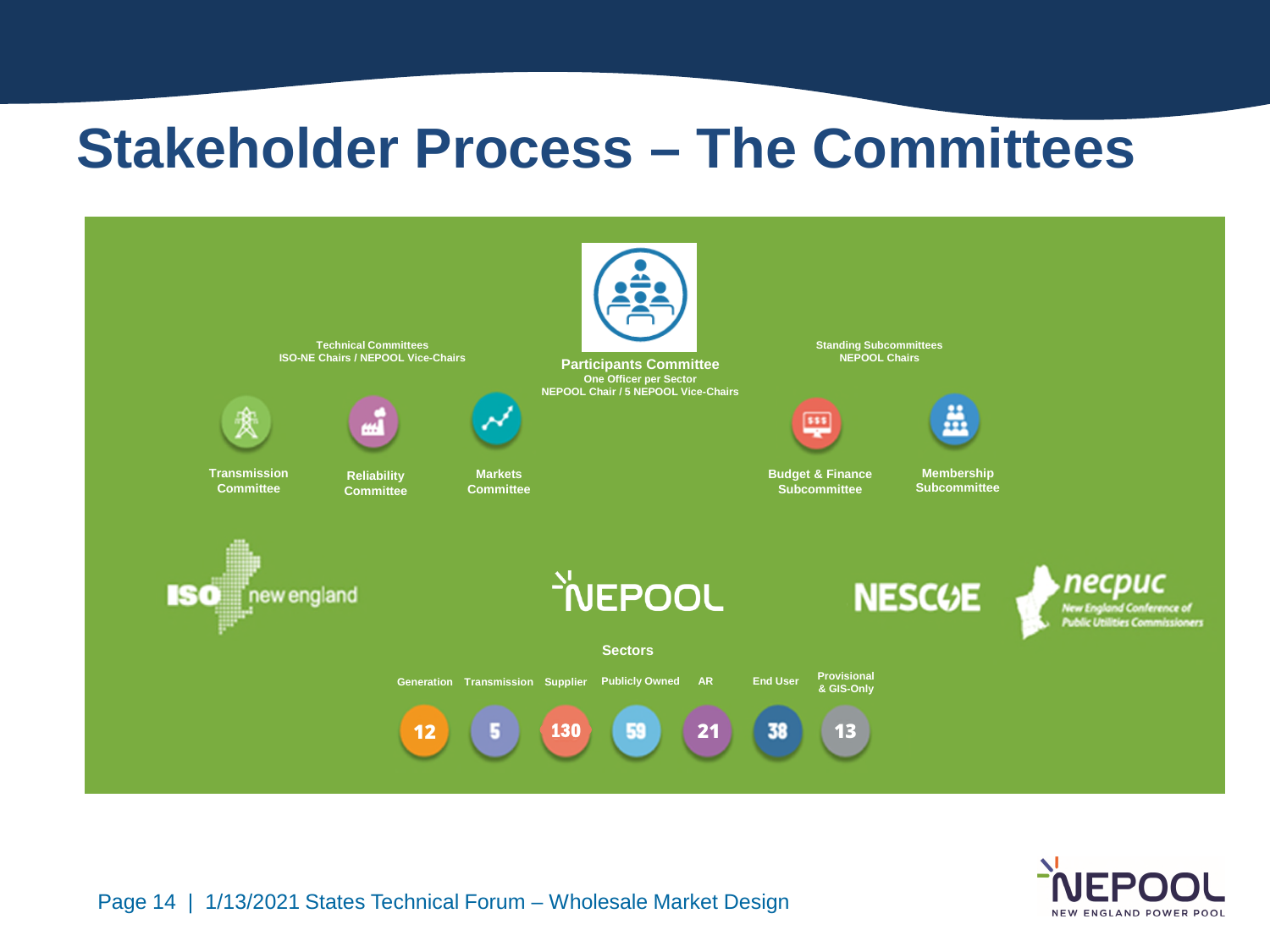# **NEPOOL Process – Voting**



**If NEPOOL supports an alternative Market Rule proposal to** that of ISO-NE (by a 60% vote), which can be offered/sponsored by either a member(s) and/or by NESCOE, the ISO must file with FERC NEPOOL's proposal along with the ISO's preferred proposal, both presented on equal legal footing (referred to as a "Jump Ball")

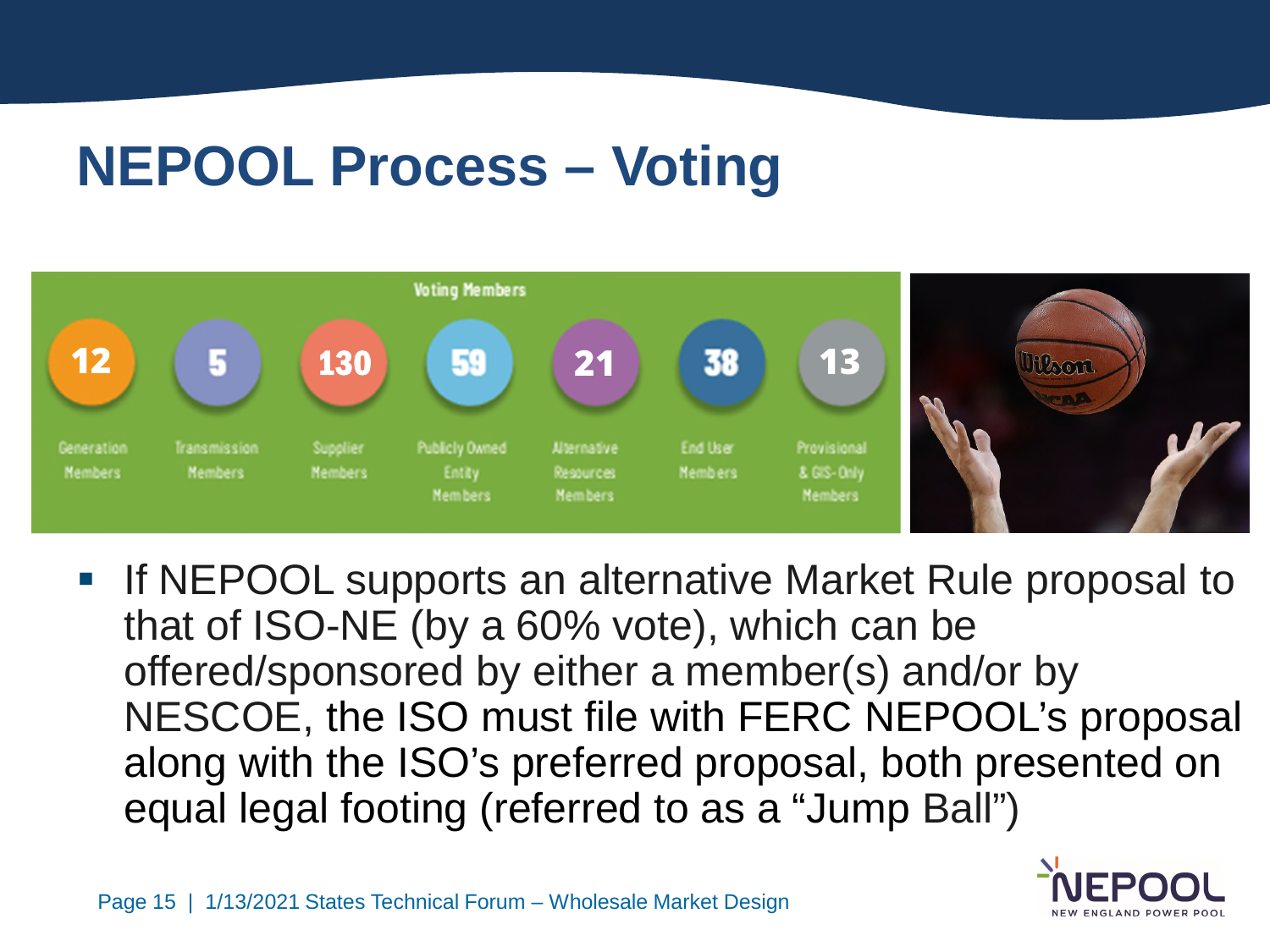

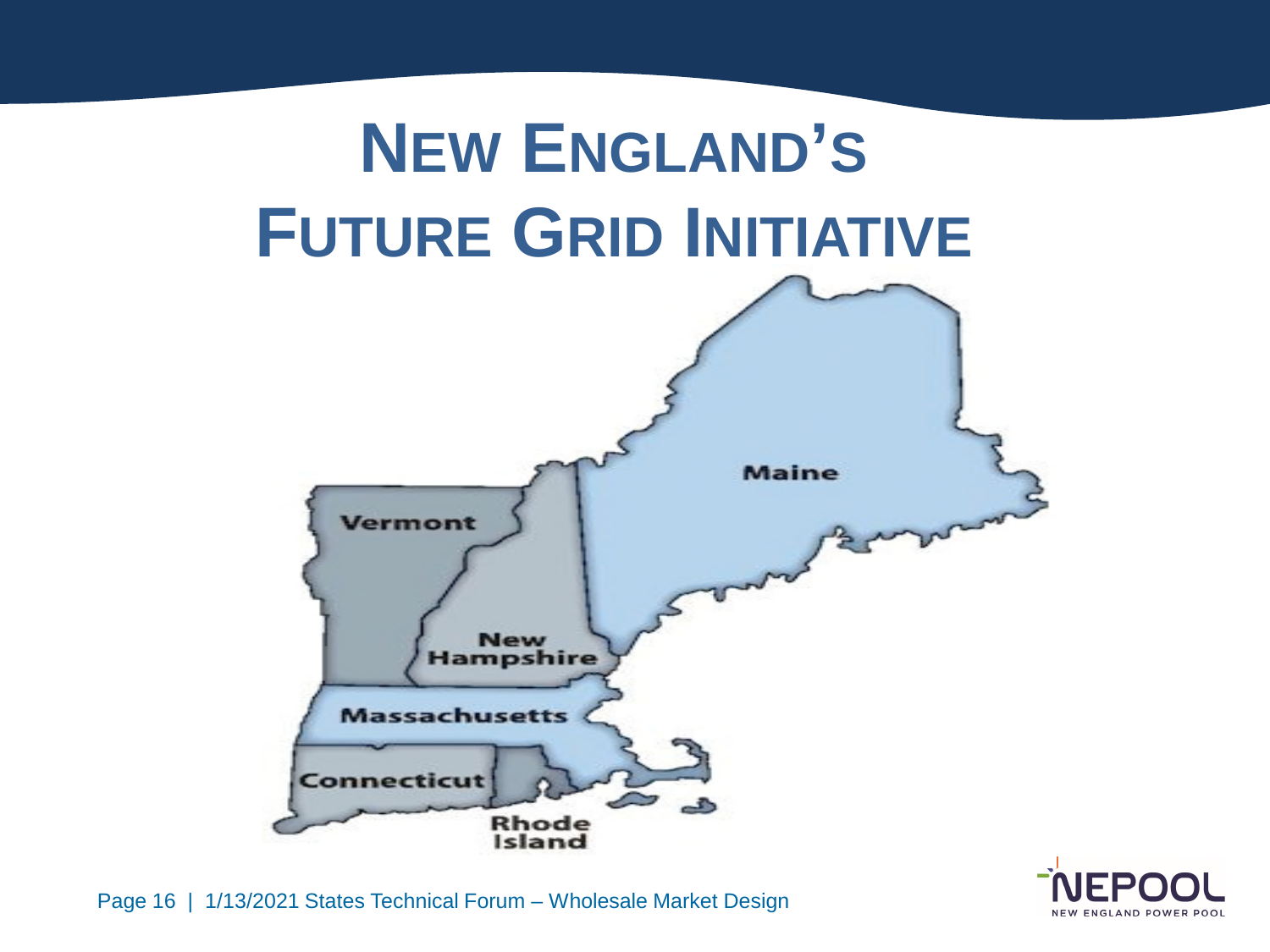# **Evolving State Public Policy Objectives**

## **New England: Major Transition Underway**

- New England States have increasingly sought to advance their individual environmental and policy goals through actions outside of the competitive wholesale markets.
- Each of the six New England States have mandatory renewable portfolio standards (RPS), all of which have required statutory goals that increase year over year.
	- NEPOOL members have supported many these State initiatives with the Generation Information System (GIS)
- To further their public policy objectives, the States increasingly are turning to state-sponsored long-term power contracts for certain generation.

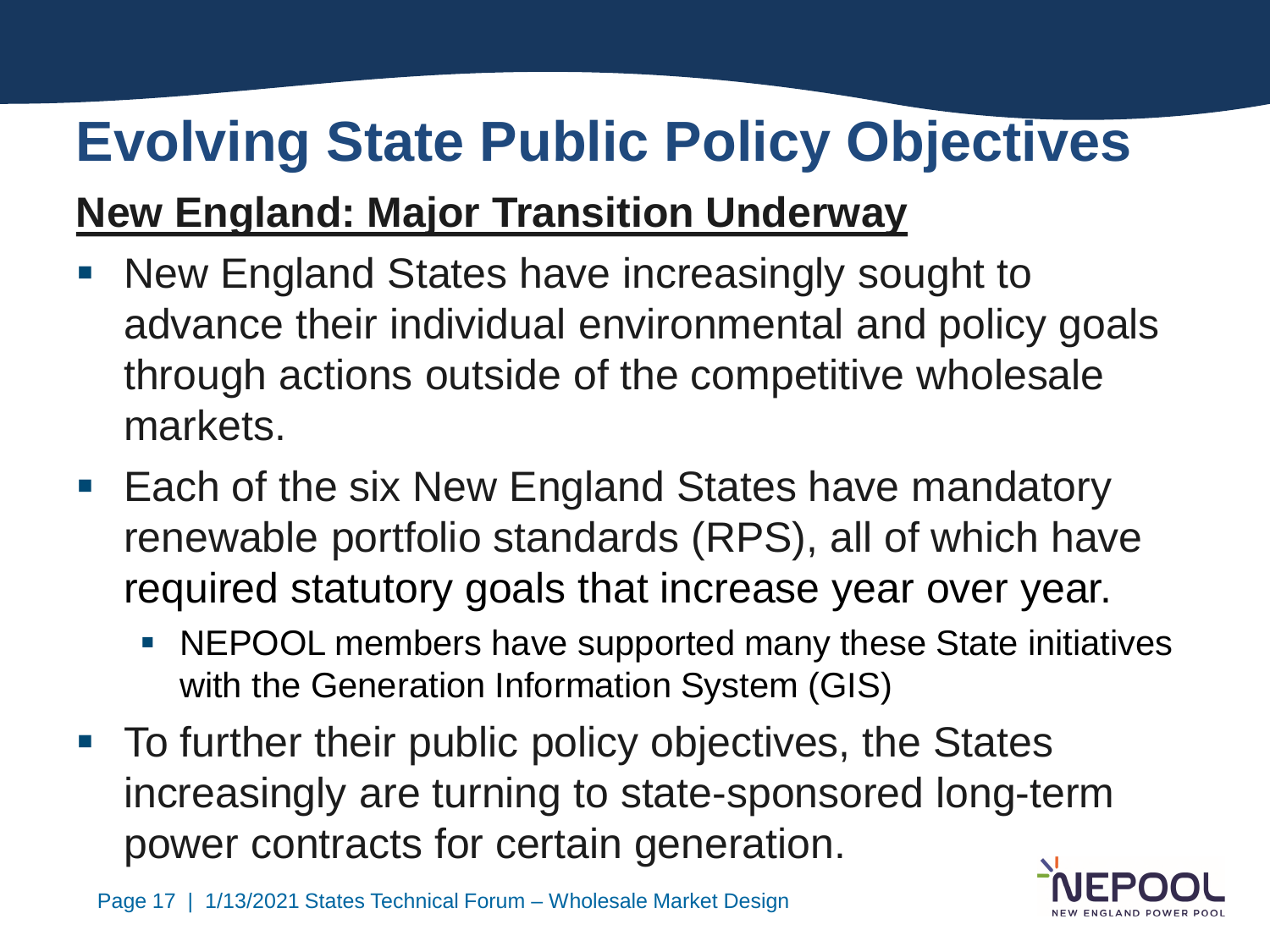# **Diverging Policies**

- Competitive markets not delivering legislatively desired outcomes.
- **Market power protection** mechanisms can prevent New England states/customers from realizing full value of investment.
- **Potential for new stranded costs.**
- Market interventions can:
	- Suppress market clearing prices.
	- Undermine competitive market dynamics.
	- Reduce liquidity for suppliers leading to higher prices.
- Could create need for reliability-based contracts.



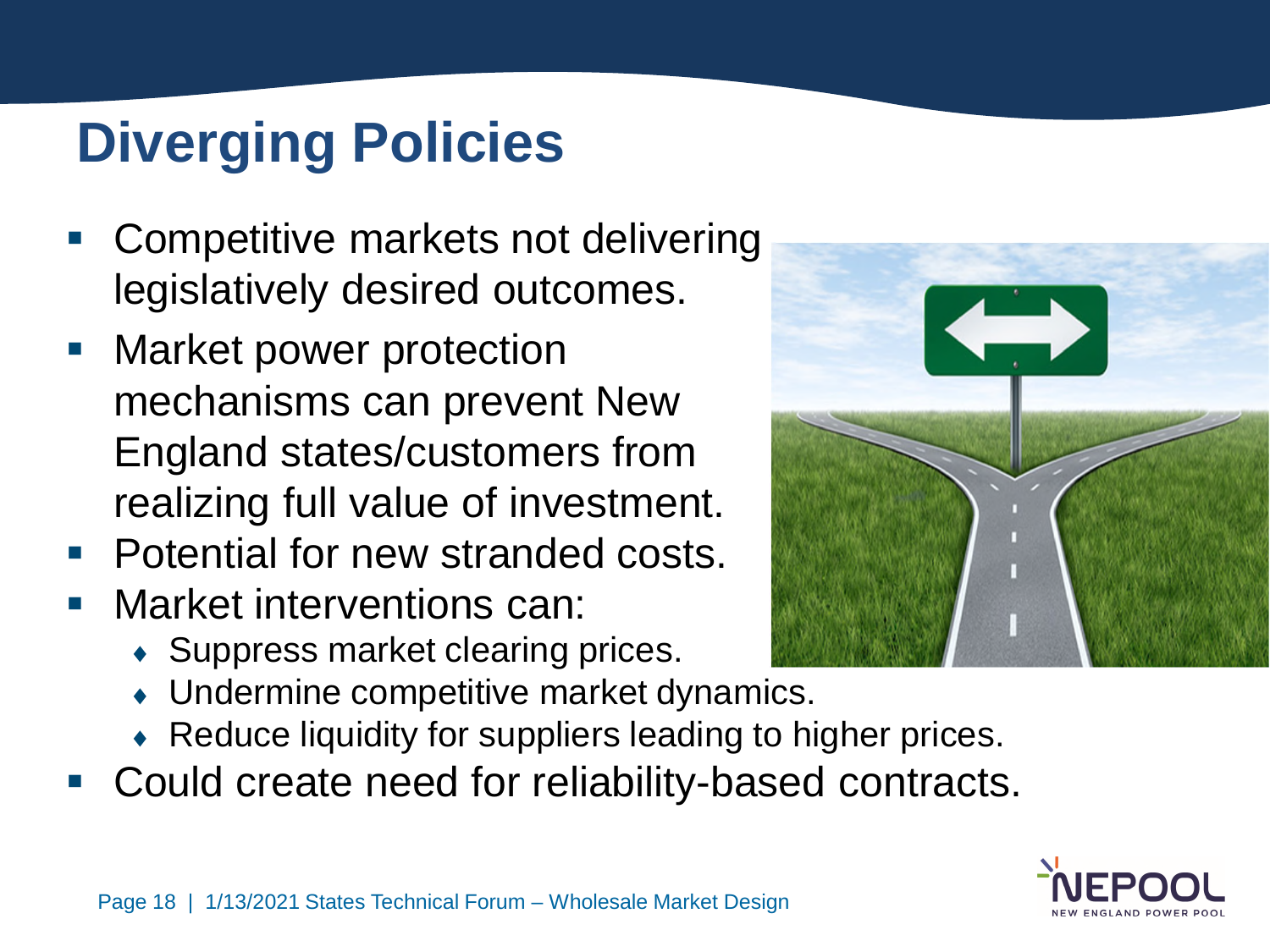# **Facing Challenges Together**

- NEPOOL members recognize the evolving needs of New England states to achieve mandated public policy objectives.
- The current markets did not contemplate and were not designed to achieve the specific clean energy policy objectives of the New England states.



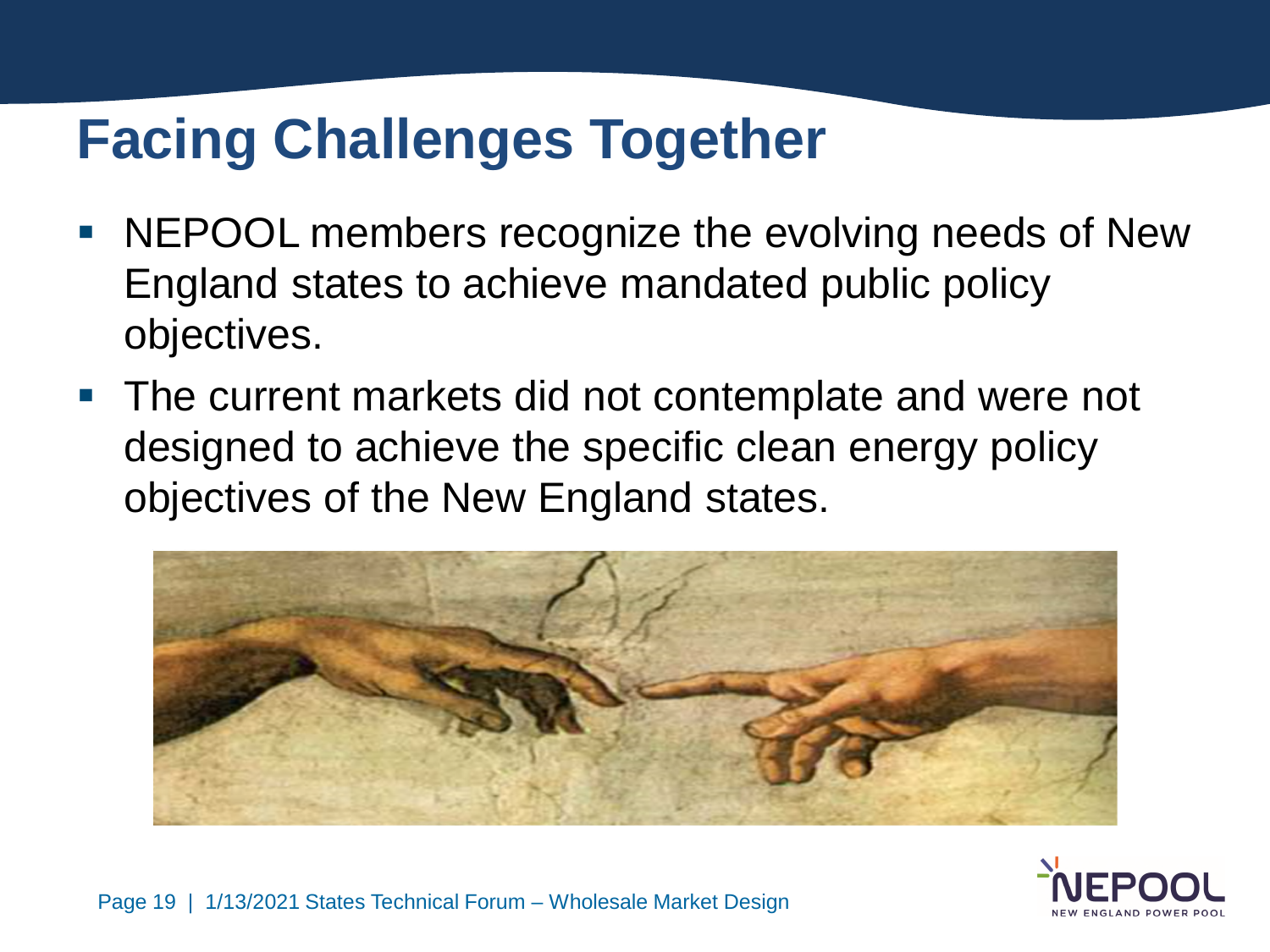# **New England's Future Grid Initiative**

In recognition of the changing demands on the grid arising from evolving state policies and new technologies, NEPOOL leadership, working closely with NESCOE and ISO-NE representatives, launched New England's **Future Grid Initiative** in two parallel processes: (1) to define and assess the future state of New England's regional power system (the "*Future Grid Reliability Study*") and (2) to explore and evaluate potential market frameworks that could be pursued to help support New England's clean energy transition (the "*Pathways to the Future Grid*").

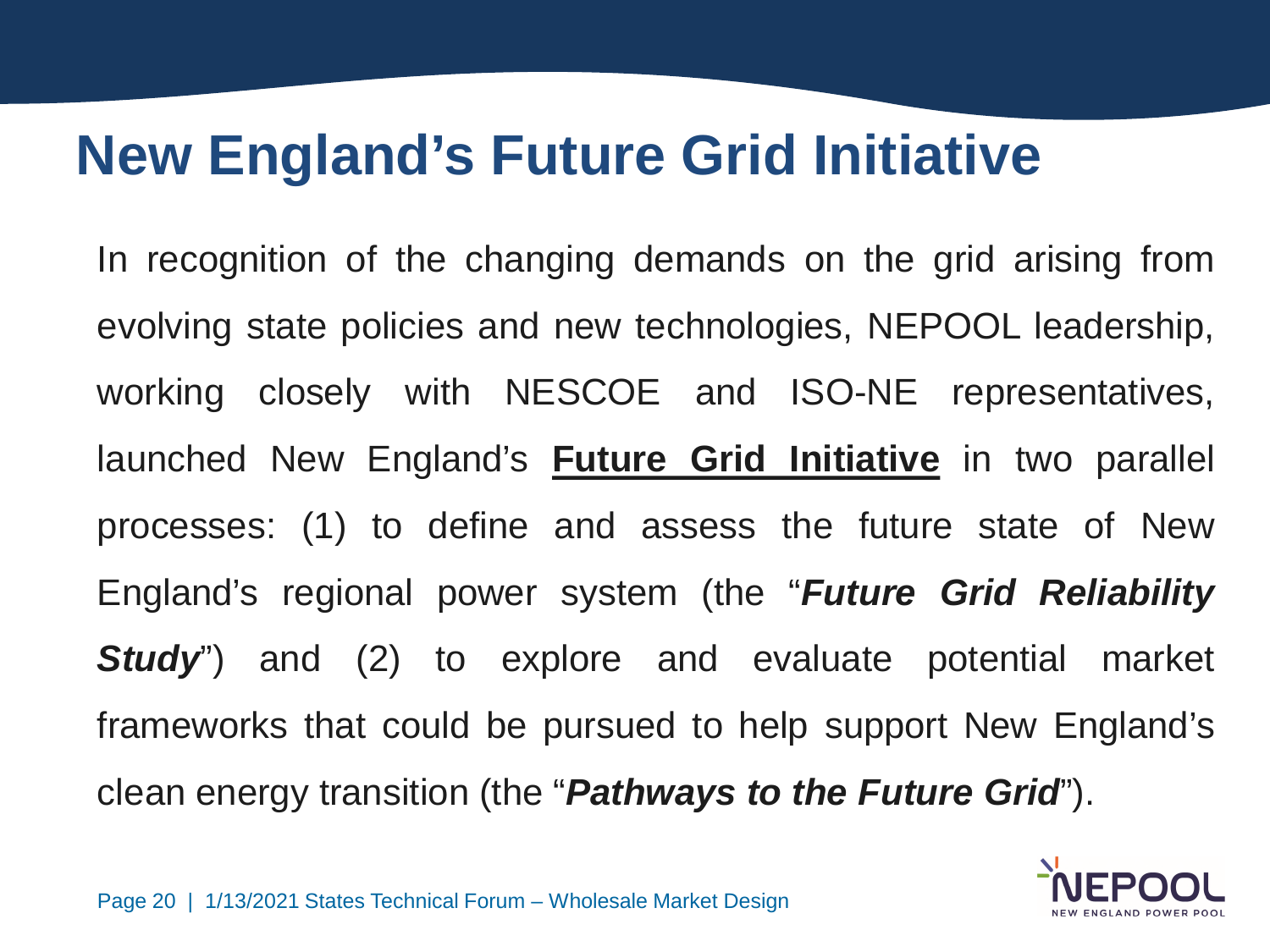# **Assessing the Future Together**

## *Future Grid Study Effort*

- NEPOOL, NESCOE and ISO-NE have been working together to define a study that would assess the future state of the regional power system in light of state energy and environmental requirements.
	- The contemplated study will involve and perform multiple areas of analysis, including a gap analysis to help determine whether, in the future state envisioned, the competitive markets will provide what is needed to assure reliable operations of grid.
	- With information from the gap analysis, the region will then work through the NEPOOL process to explore potential market approaches to address any future reliability or operational gaps identified.

Further information about this Future Grid Study process, including presentations and other materials presented to and discussed among regional stakeholders, are available at: **<https://nepool.com/meetings/future-grid-reliability-study/>**

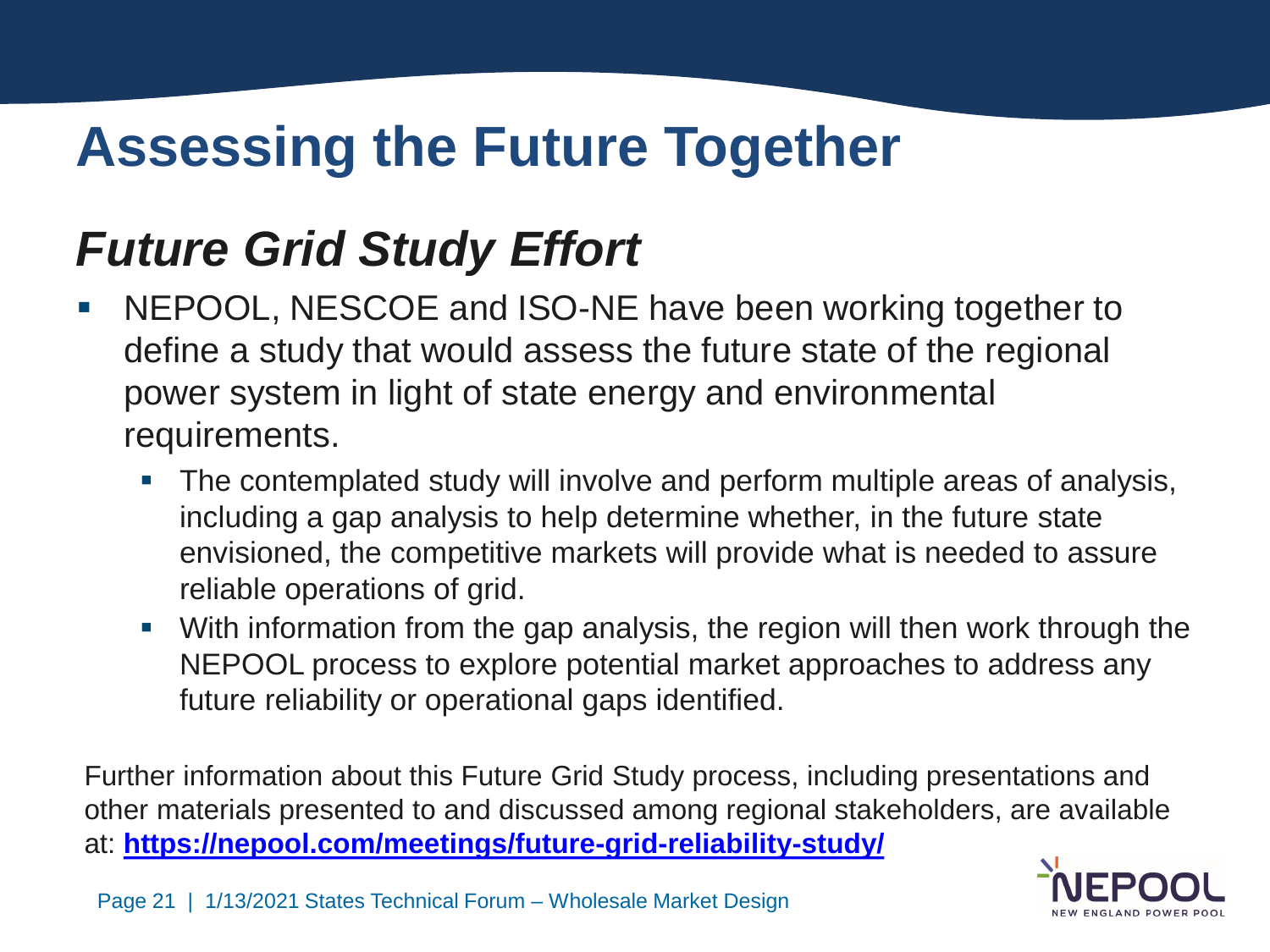# **Pathways to the Future Grid – Exploring Options Together**

- In response to specific requests from the States (through NESCOE) and others to discuss potential future market frameworks that contemplate and are compatible with the implementation of state energy and environment laws, NEPOOL commenced *Pathways to the Future Grid* process.
- **The Pathways to the Future Grid** effort is a focused stakeholder process to identify, explore and evaluate potential alternative market frameworks that would help support New England's clean energy transition.
	- With this information, NEPOOL and the region will be better able to identify and pursue market reforms that are best suited for New England.

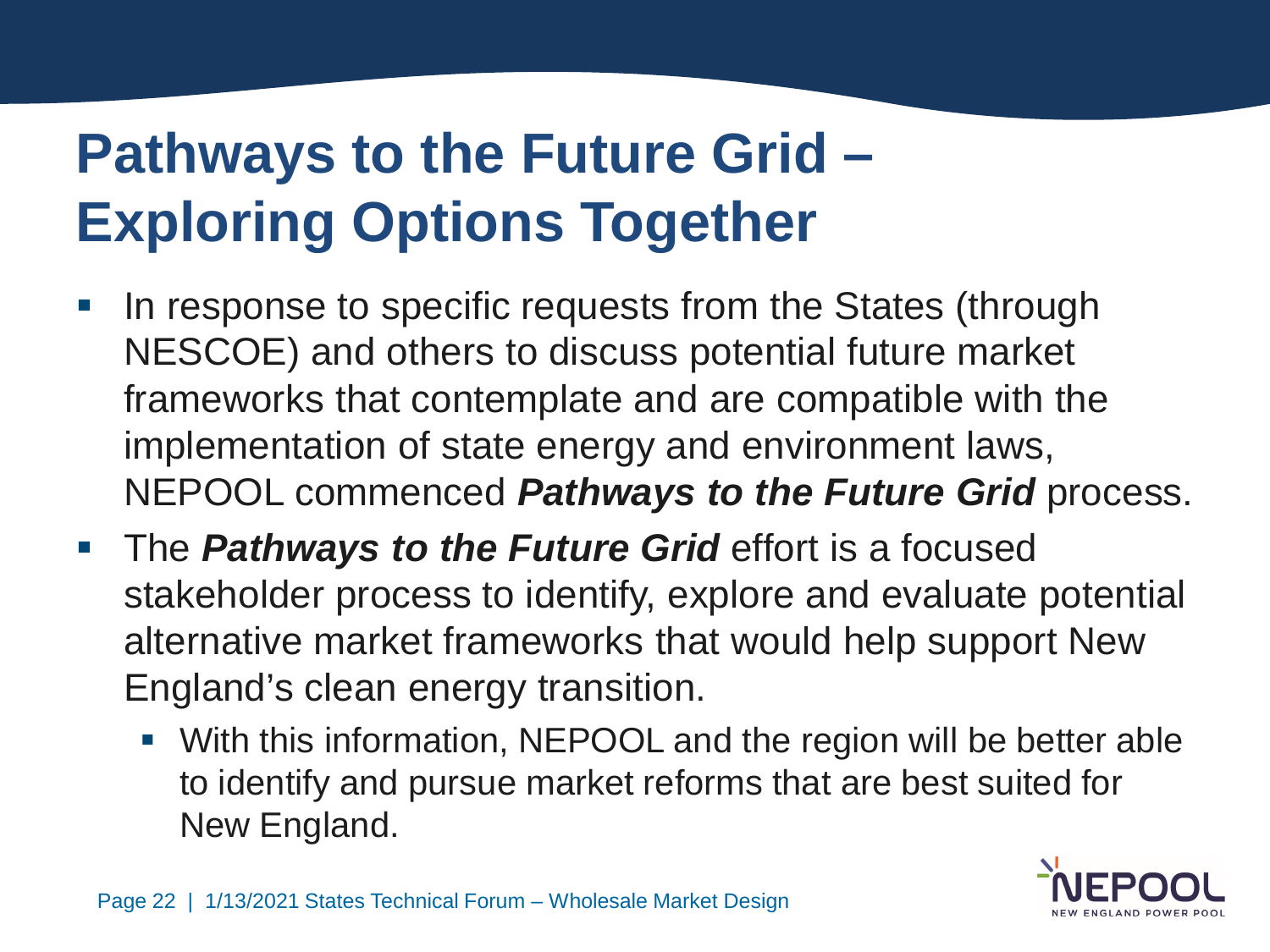# **Moving Forward Together**

- Successfully moving forward with any particular pathway or market framework(s) depends on the collaboration and consensus building within the region.
- Collaboration and consensus building is what NEPOOL does best.
- Through this *Future Grid Initiative*, NEPOOL is dedicated to working with the States and ISO-NE and other interested parties to find an acceptable pathway forward for New England given the many diverse and sometimes conflicting goals and desires of stakeholders in the region.

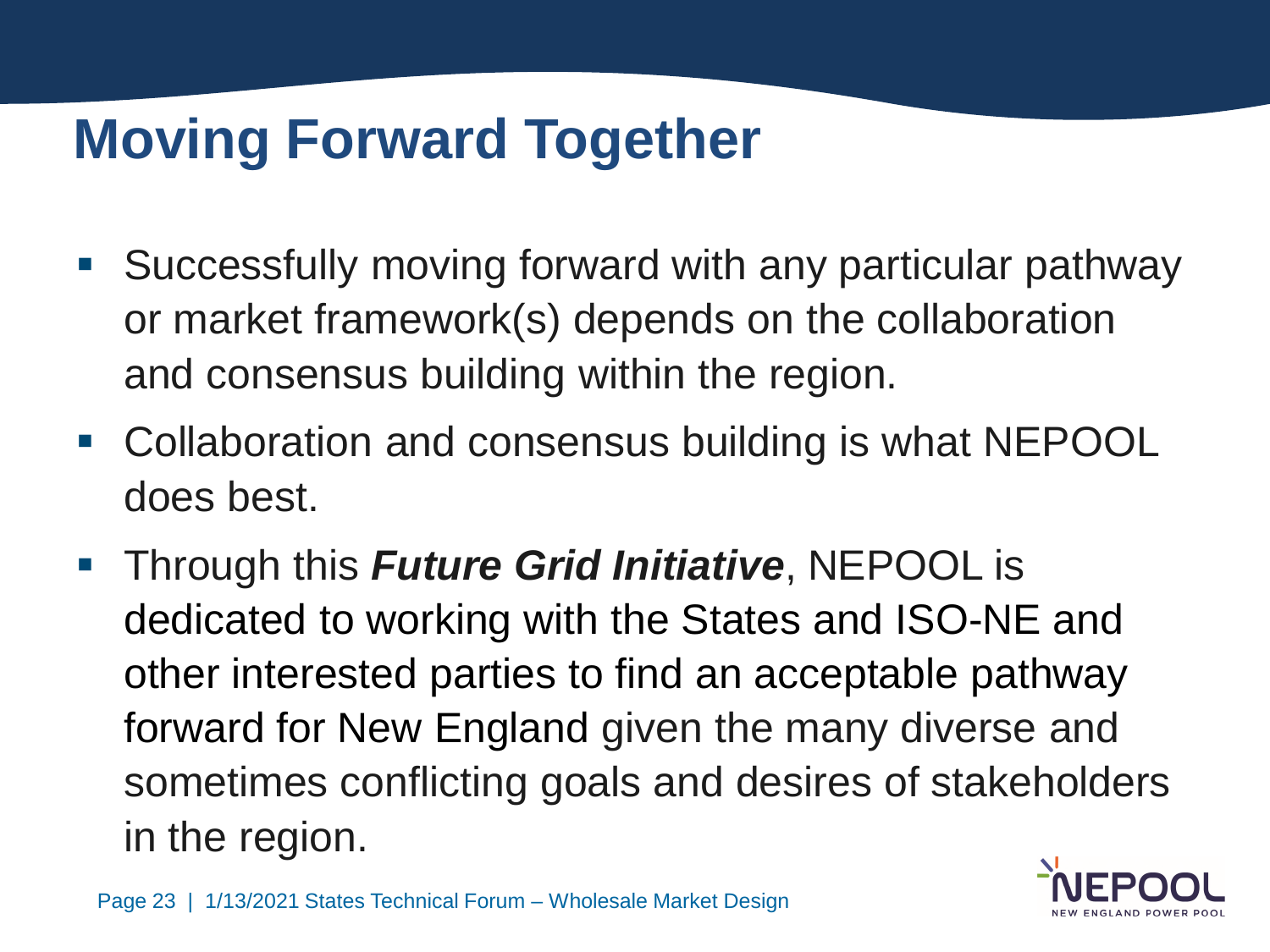





Page 24 | 1/13/2021 States Technical Forum – Wholesale Market Design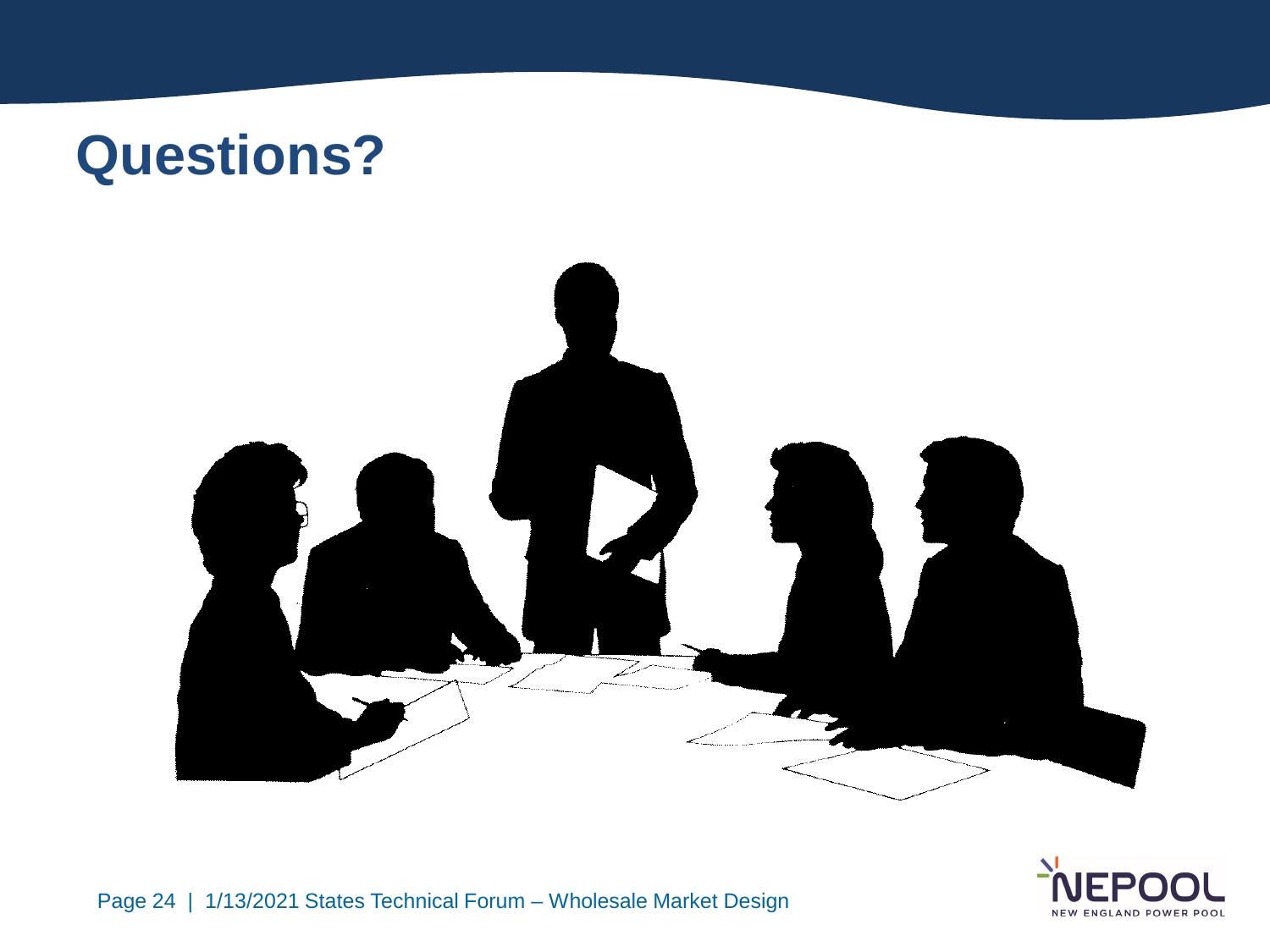# **Relevant Operative Documents**

- **NEPOOL Agreement**
- [Participants Agreement](https://nepool.com/wp-content/uploads/2020/12/Op-PA.pdf)
- [MOU between NEPOOL, NESCOE and](https://nepool.com/uploads/MOU_Final.pdf)  [ISO-NE](https://nepool.com/uploads/MOU_Final.pdf)
- [ISO-NE Tariff](https://www.iso-ne.com/participate/rules-procedures/tariff)
- **NEPOOL Generation Information System** 
	- [GIS Website](https://www.nepoolgis.com/)
	- [GIS Operating Rules](https://www.nepoolgis.com/wp-content/uploads/sites/3/2020/07/GIS-Operating-Rules-Effective-7-1-20.doc)